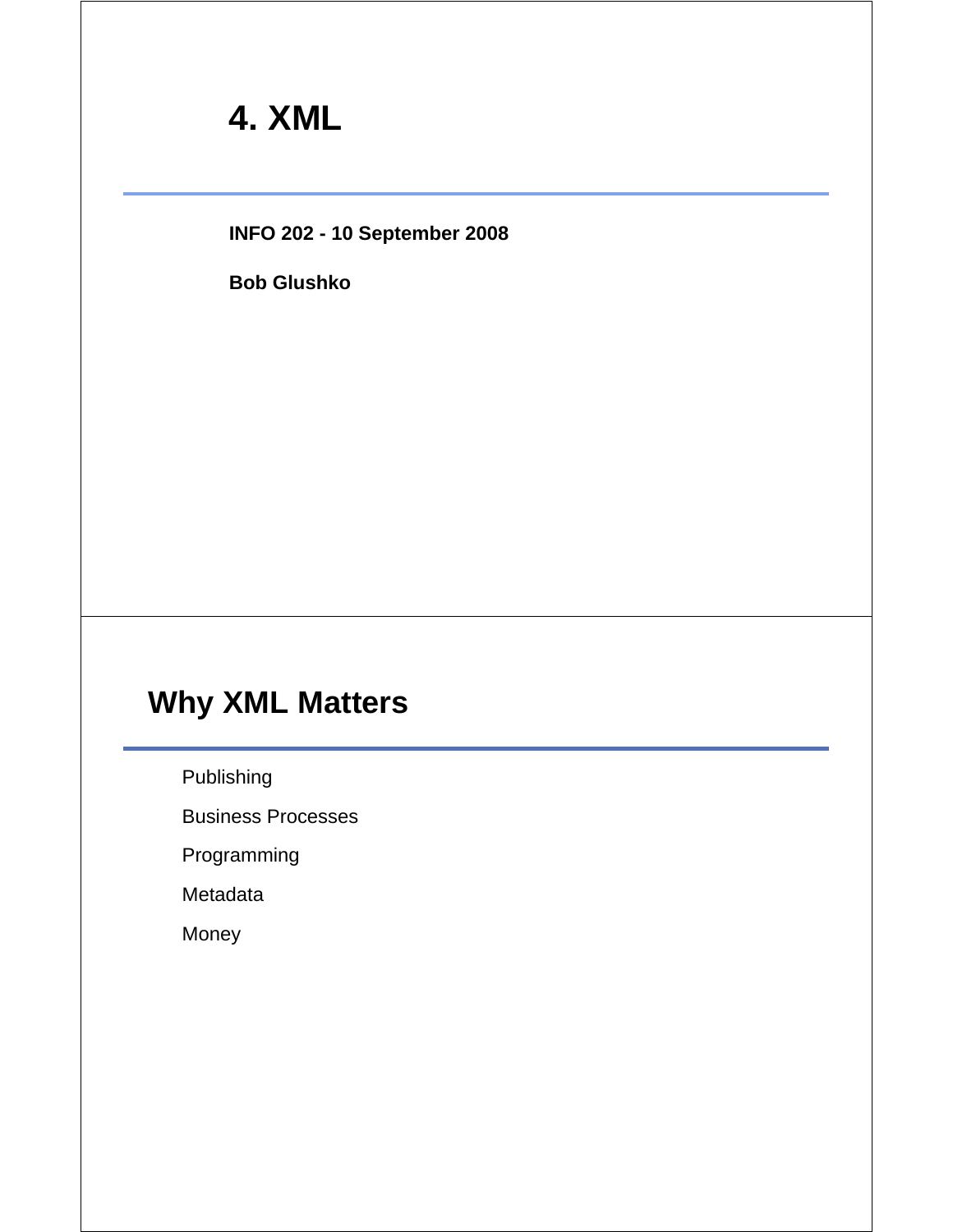## **Plan for INFO Lecture #3**

Separating Content from its Container or Presentation

Document Types

Using XML to Encode Models of Document Types

Minimal XML Syntax Tutorial

#### **The Mother of All 202 Ideas**

We say "the document is about … the photograph is about… the movie is about"

We're expressing a distinction between information as conceptual or as content: and the physical container or medium, format, or technology in which the information is conveyed

It is often essential to think abstractly about "information content" without making any assumptions or statements about the "presentation" or "rendition" or "implementation"

SEPARATING CONTENT FROM PRESENTATION IS THE MOST IMPORTANT PRINCIPLE OF INFORMATION ORGANIZATION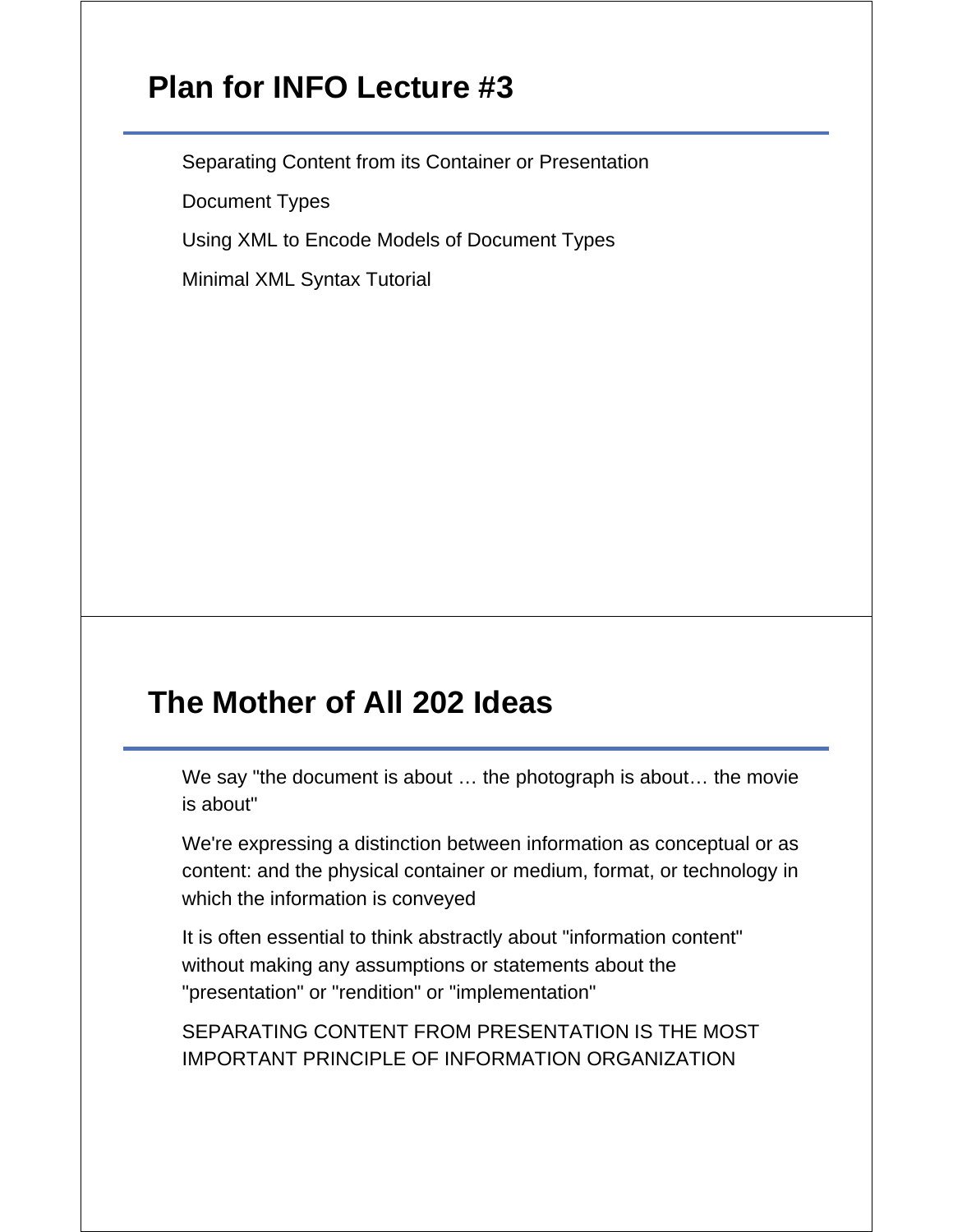# **Three Types of "Stuff" or Kinds of Information**

CONTENT – "what does it mean" information

STRUCTURE – "where is it" or "how it is organized or assembled" information

PRESENTATION – "how does it look" or "how is it displayed" information

# **Instances and Classes / Categories**

We can treat information as a description of, or as being attached to an INSTANCE of something, a particular realization or implementation or occurrence

Or, we can treat information as a description of a CLASS or CATEGORY of things that we are treating as equivalent

It is important to be precise about which descriptive perspective you're taking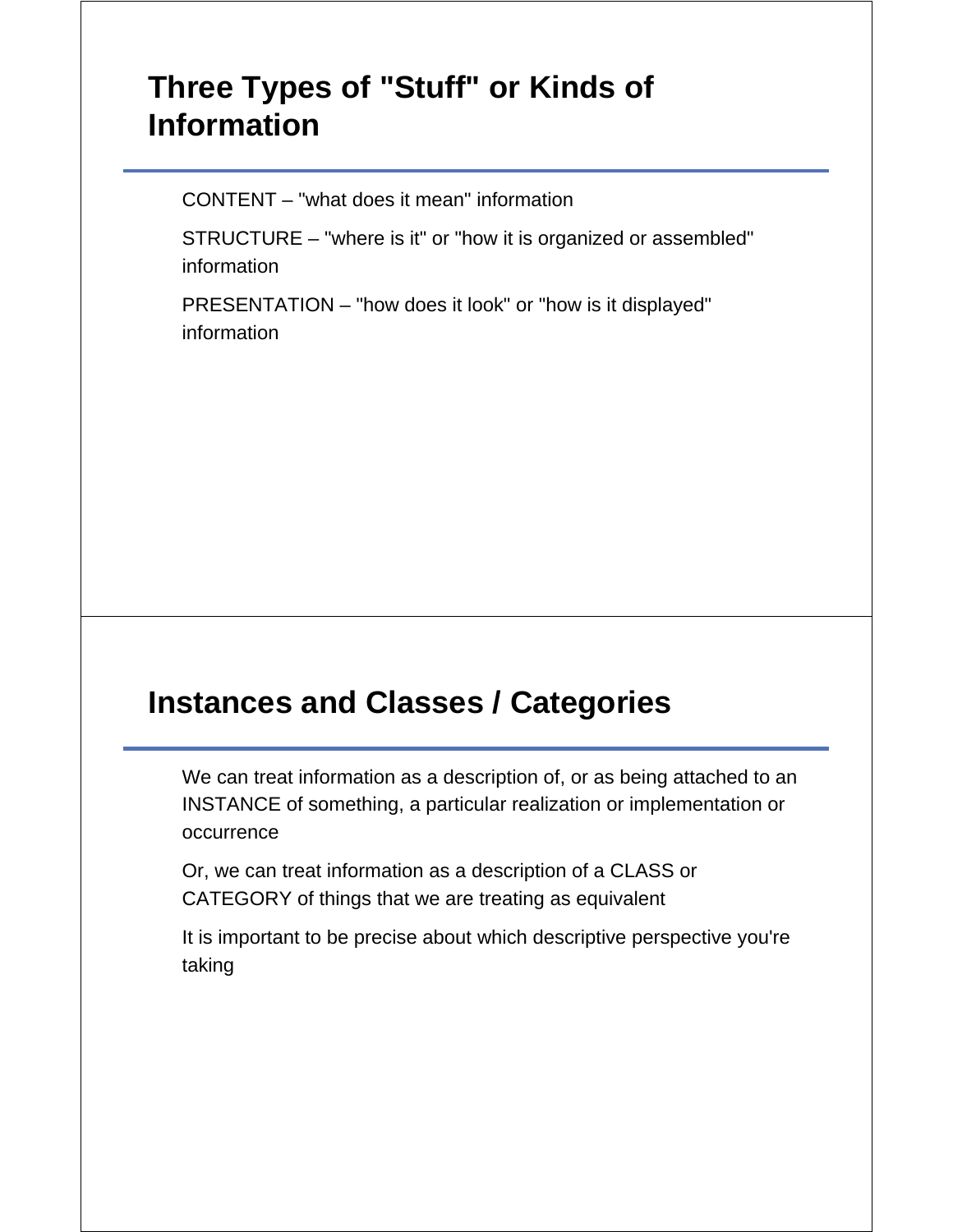# **Implications for the Concept of "Document"**

Separating content from presentation gives us a different definition of "document" than we might use in ordinary language:

A DOCUMENT is a purposeful and self-contained collection of information

This definition focuses on the information content, not on the physical container or medium, format, or technology in which the information is conveyed

This broader definition can now stretch to include information extracted from databases or applications, spreadsheets, printed or web forms, as well as traditional printed documents

#### **Document Types**

Any definition of "document" allows for a notion of different types or classes or categories of documents

This idea can be very intuitive and very informal, or we can be more precise and define a MODEL OF A DOCUMENT TYPE as the rules or constraints that distinguish one type from another

This expression of the model is CONCEPTUAL and is independent of the syntax and technology in which document instances are ultimately implemented

But most of the time the model is ultimately implemented in some specific syntax like XML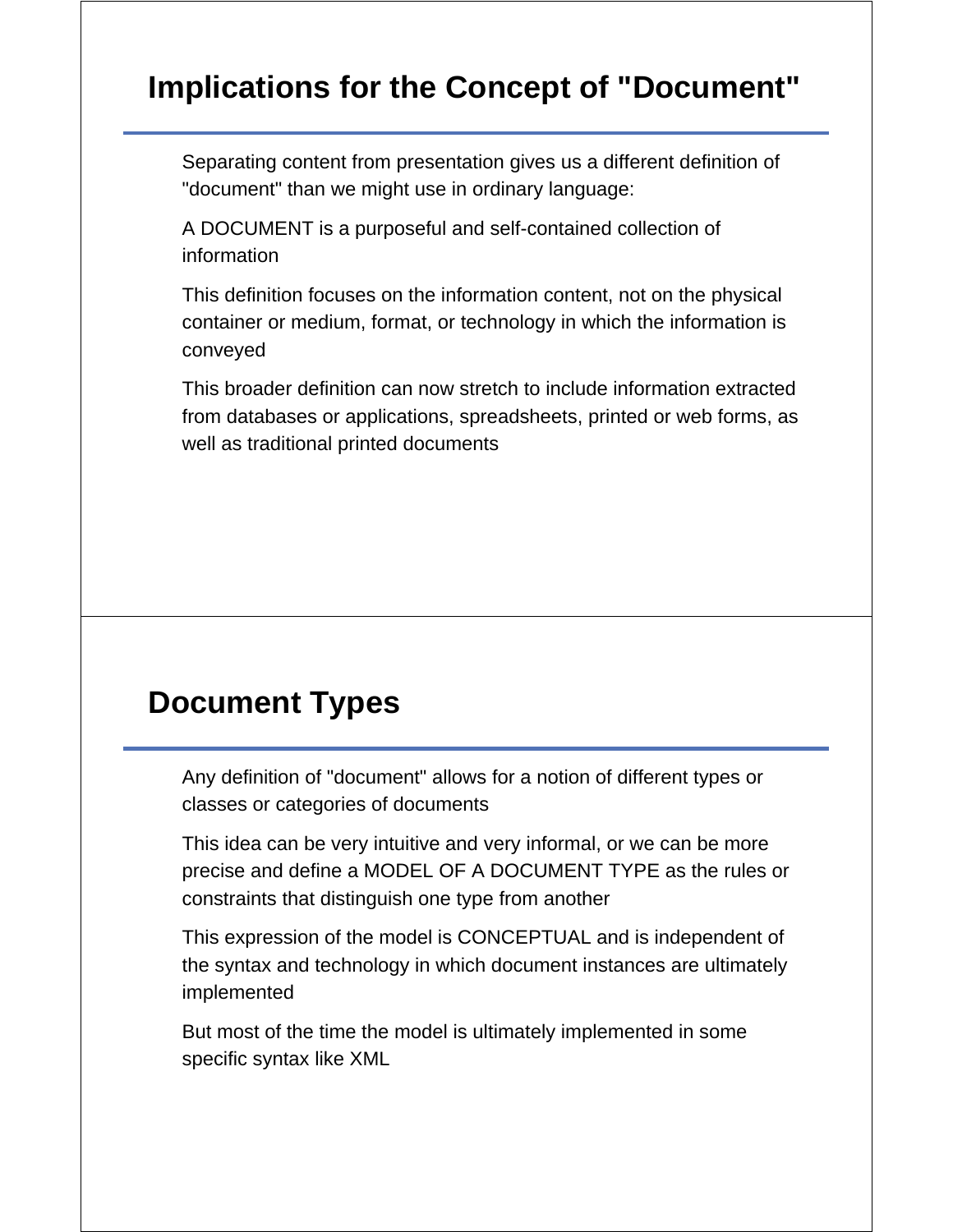# **Models of Document Types**

A model of a document type captures the distinctions between documents that make a difference

Similar types of content occur in many document models and there is often overlap in information and structural patterns

Models of document types can be very specific ("purchase order for industrial chemicals when buyer and seller are in different countries") or very abstract ("fill-in-the-blank legal form for contract")

# **Not All Containers Are Equally Separable, Valuable or Usable**

Not all information content can be completely separated from its container (sometimes the medium is the message)

But it is important to think of the information content abstractly if you can because that's the key to representing the same information in multiple formats, media, or technologies

Some information formats or representations are inherently more processable, reusable or adaptable than others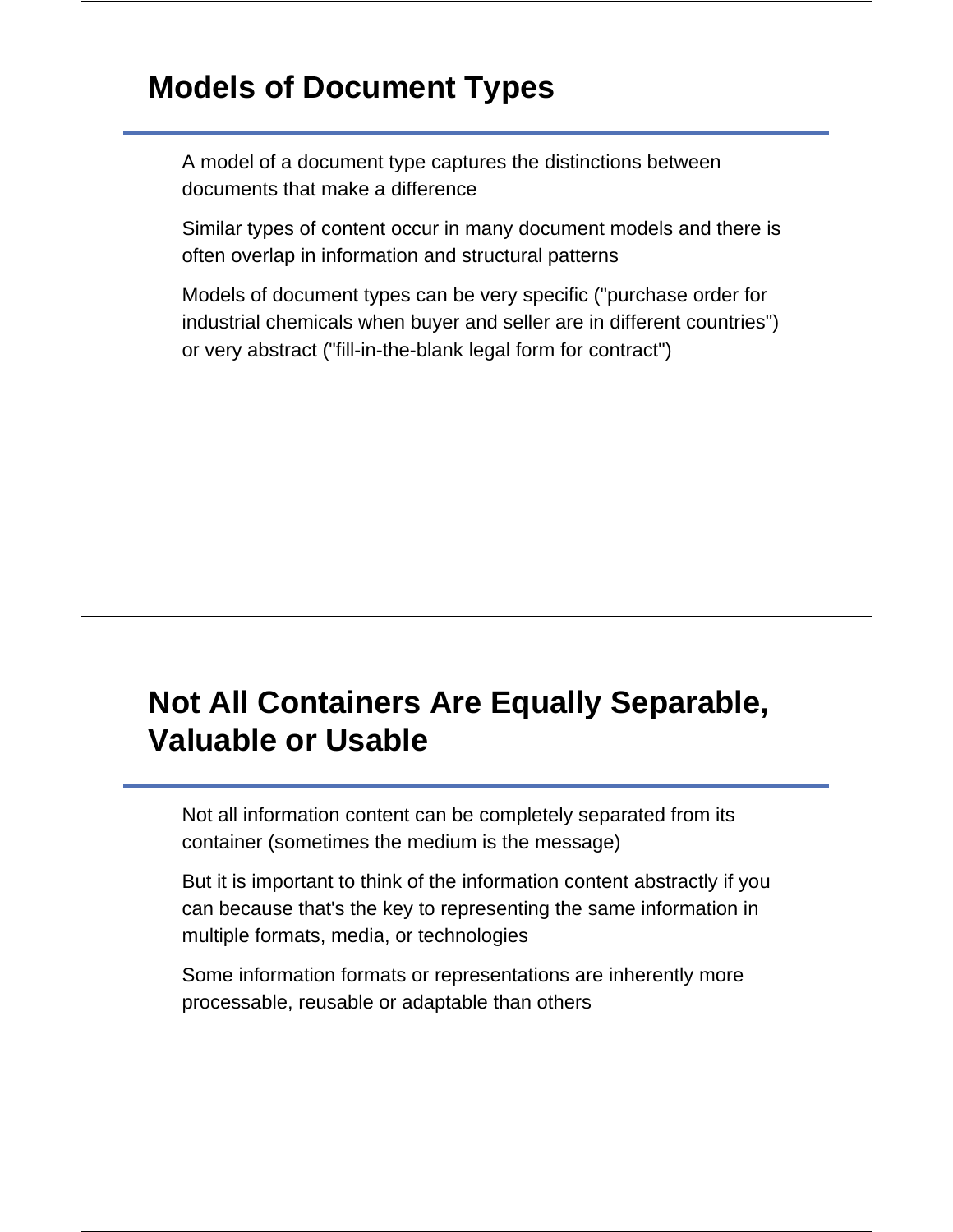# **"Information IQ"**



# **Smart Markup Creates Explicit Text Objects**

How much you can do with information depends on the extent and explicitness of its internal structure or "markup"

Markup transforms a flat stream of text into a set of objects or elements that can be manipulated by other applications

HTML is rich or smart compared with EDI, RTF, or ASCII

And all of these syntaxes are poor or dumb compared with a content-oriented data model, such as those possible with XML, SGML, or a database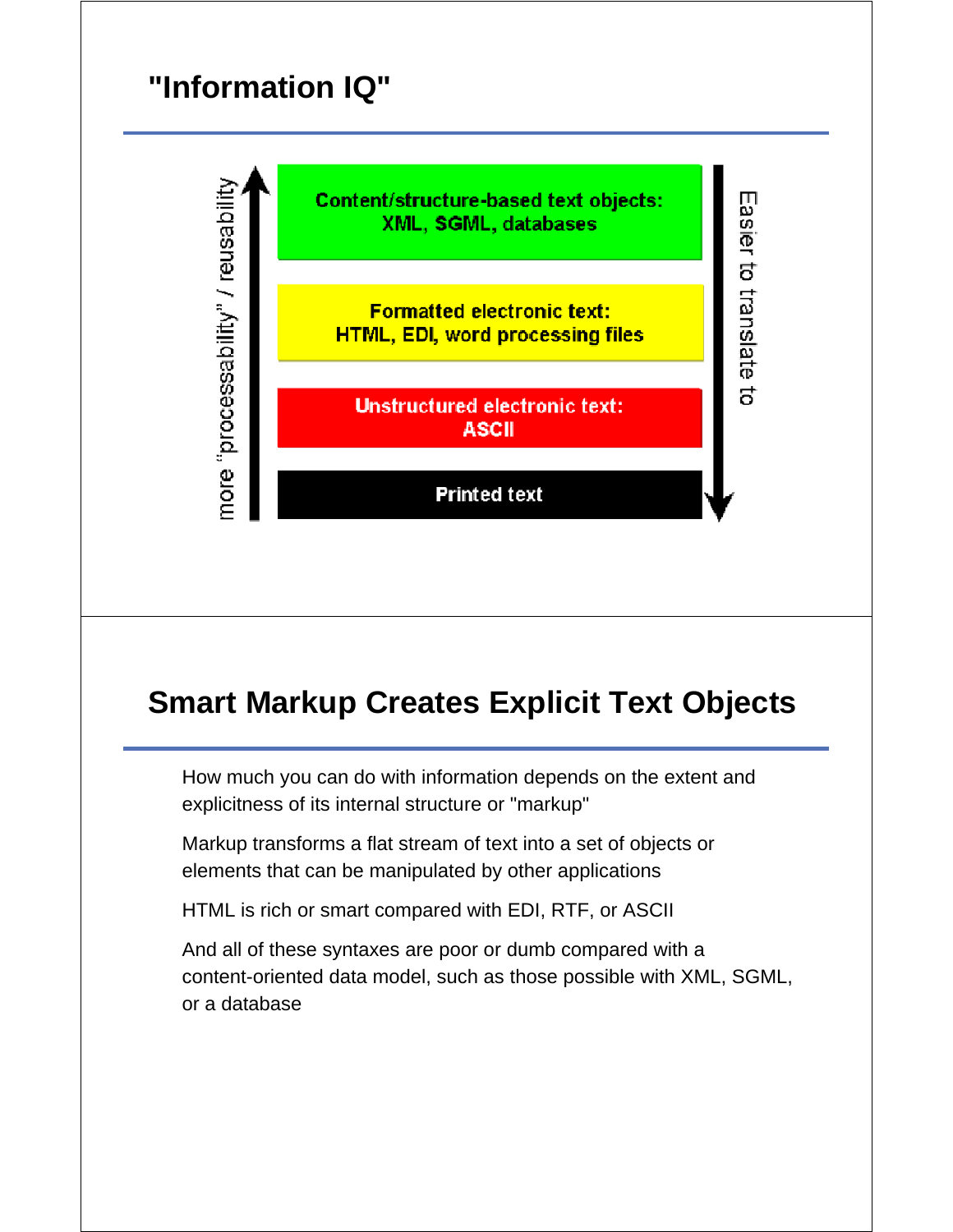#### **X12 EDI Message Fragment**

```
ISA*00* *00* *08*JCPenny111 *ZZ*test22222 *971107*1220*U*00302*112240001*1*P*@
GS*PO*test111111*test22222*19971107*1220*123456789*X*003042
ST*850*4567
BEG*00*NE*10117564**19990105
REF*ZI*11
REF*1V*97-0049393
PER*OD*Chris Smith*EM*csmith@supplyworks.com
PER*RE*Tom Gerry*TE*617-861-7900x1567
DTM*074*19990120*1806
N1*BE*SupplyWorks*91*FFF
N1*BY*SupplyWorks*91*ABC1235
N1*EY*Chris Smith*92*csmith1
N2*Room 208C*SupplyWorks Corporate
N3*57 Bedford Street*Building 2
N4*Lexington*MA*02173
N1*ST*SupplyWorks*ZZ*SW1
N1*SE*EC Office Supplies*1*98629321
N2*Purchase Department
N3*123 Main Street
N4*NY*NY*03417
PO1*1*24*EA*1.86**UI*999999922234
TXI*TX*9.41
PO1*2*12*CA*25.67**UI*999999955567
TXI*TX*4.51
CTT*2*42
SE*24*4567
GE*1*123456789
IEA*1*112240001
```
# **EDIFACT Message Fragment**

20000305:102'DTM+158:20000305:102'DTM+159:20000722:102'NAD+SU+9876543 INY'NAD+MI+88835::92'GIS+37'NAD+ST+72681::92'LIN+++93235494:IN'PIA+1+0| 04'RFF+0N:XXX00004'QTY+79:6660:EA'DTM+51:19991225:102'DTM+52:20000304 91225:102'DTM+11:20000302:102'SCC+1++W:16'QTY+1:960:EA'DTM+158:200003 20000313:102'SCC+4++W:16'OTY+1:900:EA'DTM+158:20000320:102'OTY+1:900: :1080:EA'DTM+158:20000403:102'OTY+1:1080:EA'DTM+158:20000410:102'OTY+ "OTY+1:630:EA'DTM+158:20000424:102'QTY+1:990:EA'DTM+158:20000501:102'  $:102"$ QTY+1:810:EA'DTM+158:20000515:102'QTY+1:810:EA'DTM+158:20000522: 0529:102'QTY+1:810:EA'DTM+158:20000605:102'QTY+1:630:EA'DTM+158:20000 20000619:102'0TY+1:810:EA'DTM+158:20000626:102'0TY+1:810:EA'DTM+158:2 |158:20000710:102'0TY+1:766:EA'DTM+158:20000717:102'SCC+2'0TY+3:12610: :20000416:102'scc+3'QTY+3:17485:EA'DTM+51:19991225:102'DTM+52:2000052 0:EA'UNT+73+770001'UNZ+1+77'UNB+UNOA:2+BFT:ZZ+CAI:ZZ+000305:2338+78++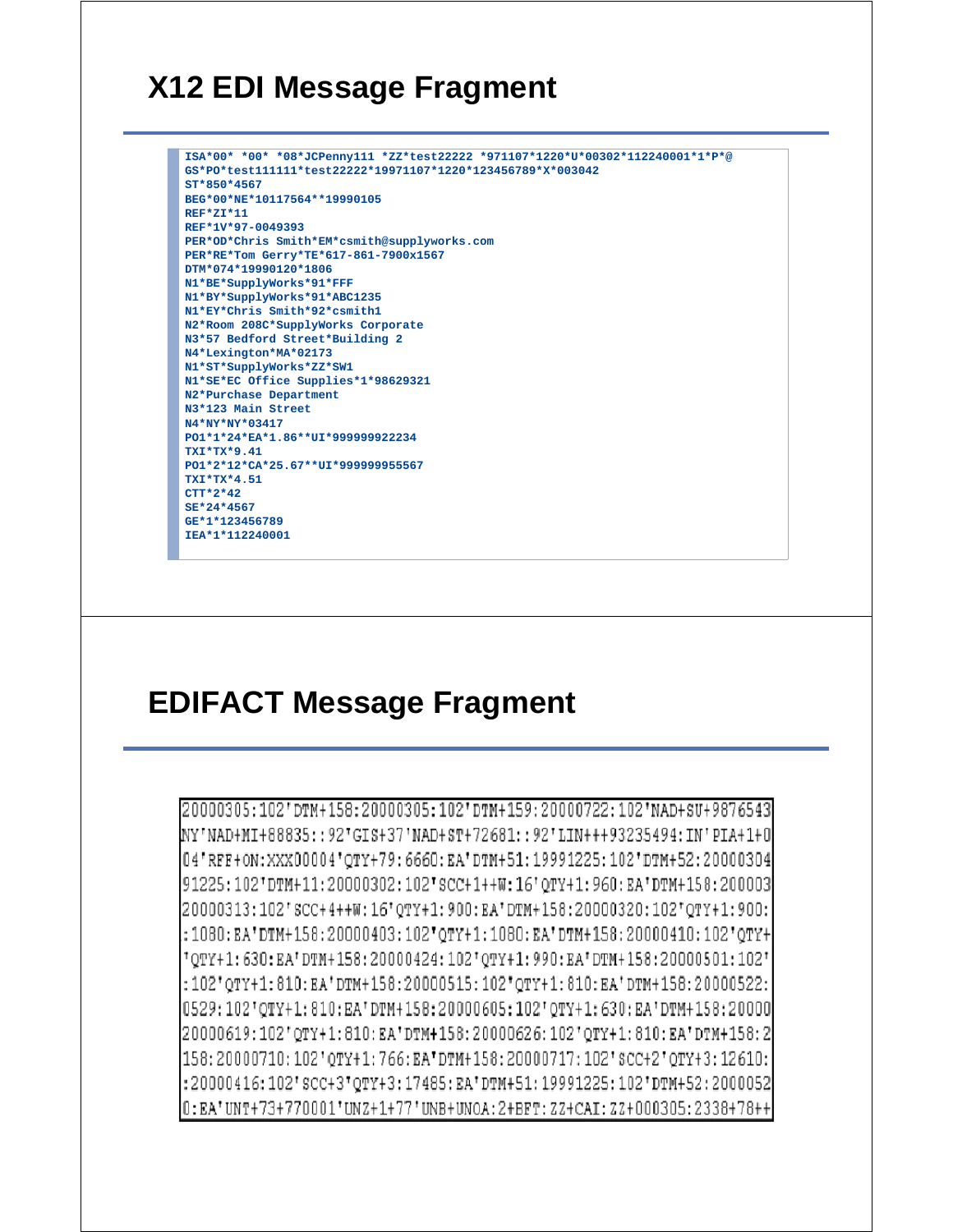# **My Information Can Beat Up Your Information [1]**

Two separate and important ideas:

- Use a syntax capable of encoding information in a rich and easily processed manner
- Use it effectively

It is almost always better to make information smart so that it can be processed by simple and generic tools than to bury the intelligence into a custom processing application tuned for a particular ad hoc syntax

Try to capture your data when it is smartest, when it is created, and keep it in that smart data model as long as you can

# **My Information Can Beat Up Your Information [2]**

Smart data is more portable and reusable by multiple applications

Smart data can always be turned into "dumb" data, but not vice versa

Programs that work with dumb data are always more brittle because they have to do more processing to detect and recover from data errors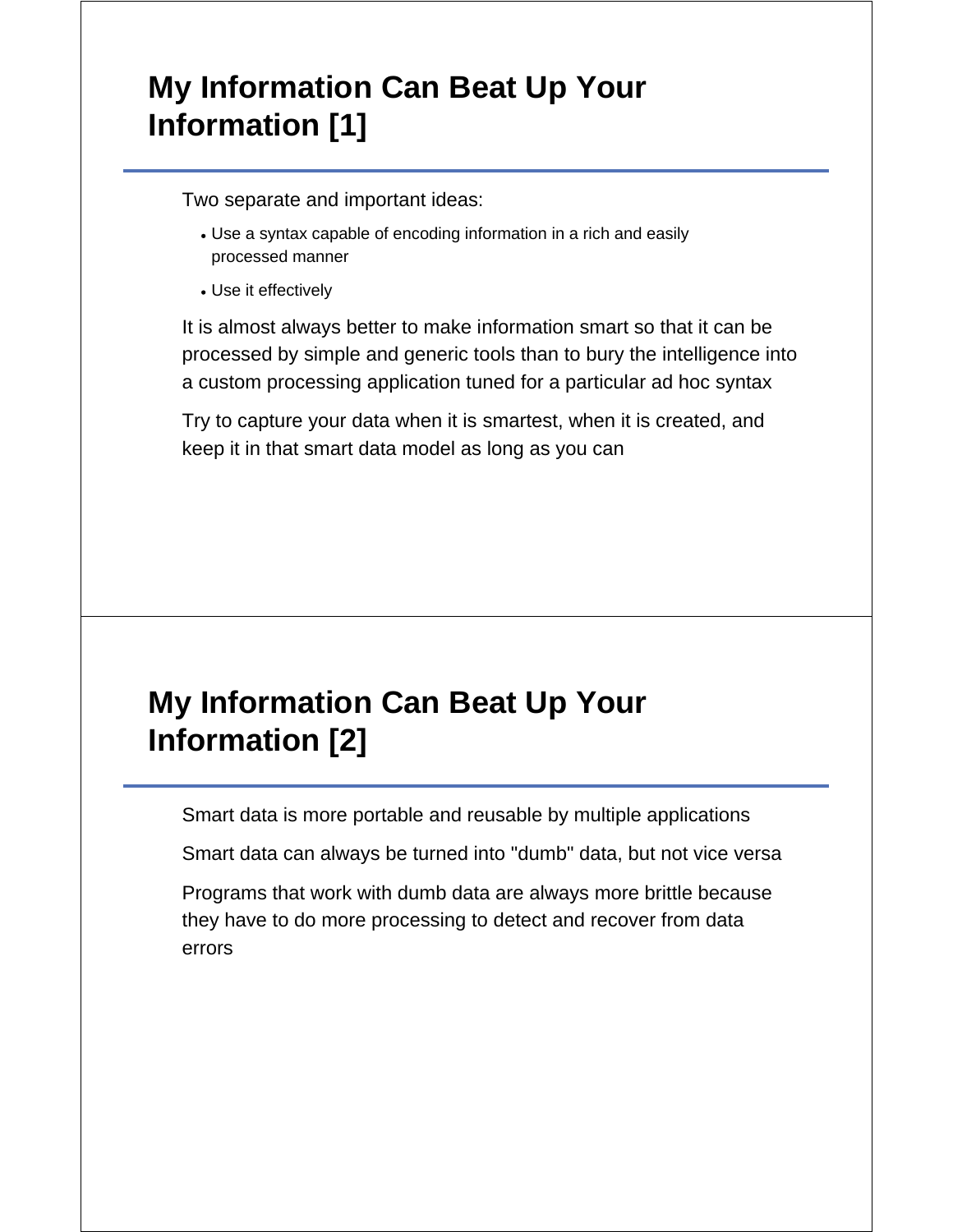# **(FInally) How XML Implements Models of Document Types**

XML gives the idea of document type a more physical, formal foundation

XML has syntactic mechanisms that capture the conceptual distinctions between document types in terms of:

- ELEMENTS (the "tags") and ATTRIBUTES used to encode their content
- Rules that govern how elements and attributes are organized
- Possible values for elements and attributes

These are the VOCABULARY and the GRAMMAR of the language defined by the document type

# **Comparing the Syntax of HTML and XML**

```
<HTML>
<BODY>
<H1>Purchase Order (#1234)</H1>
<HR>
<H2>Buyer Information</H2>
<P>Smith and Company (Buyer # AB24567)
...
</BODY>
</HTML>
```

```
<PurchaseOrder OrderNo="1234">
<Buyer BuyerNo="AB24567">
<Name="Smith and Company"/>
<Address1>123 High Street</Address1>
<Address2>Suite 100</Address2>
<City>Anytown</City>
<State>California</State>
<ZipCode>12345</ZipCode>
</Buyer>
<Items>
...
```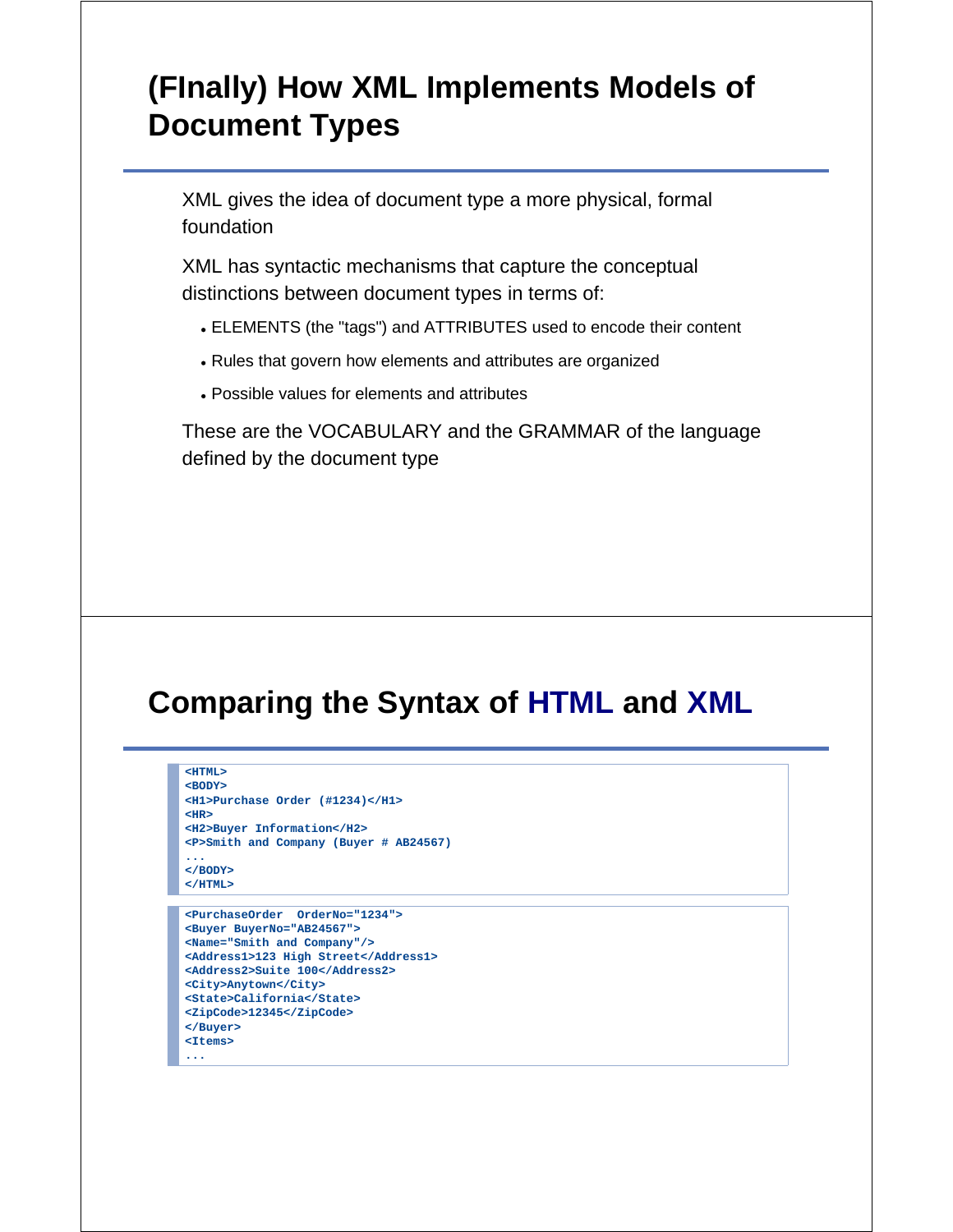# **How XML's Purpose Differs from HTML's**

HTML's idea of using tags to mark up pieces of text according to how they should appear on the page for people to read them is very easy to understand, which is why grade school kids can create simple web pages

XML's purpose is radically different – it is *a syntax for encoding models and instances*

of "things and processes" in ways that can be handled by applications

What kinds of information is needed to encode a model of:

- A Shakespeare play?
- A chemical molecule?
- A comic strip? SAMPLE

Many more of these XML languages or applications are listed at the Cover Pages and at OASIS

### **XML's Design**

HTML's idea of using tags to mark up pieces of text according to how they should appear on the page for people to read them is very easy to understand

XML's purpose is radically different – it is a general syntax for encoding models and instances of "things and processes"

The big difference is that the HTML document has a fixed set of element types ("tags") that it might contain, while an XML document instance is potentially unlimited in what tags it can contain

So XML is a METALANGUAGE that can be used to define new languages; HTML is an example of one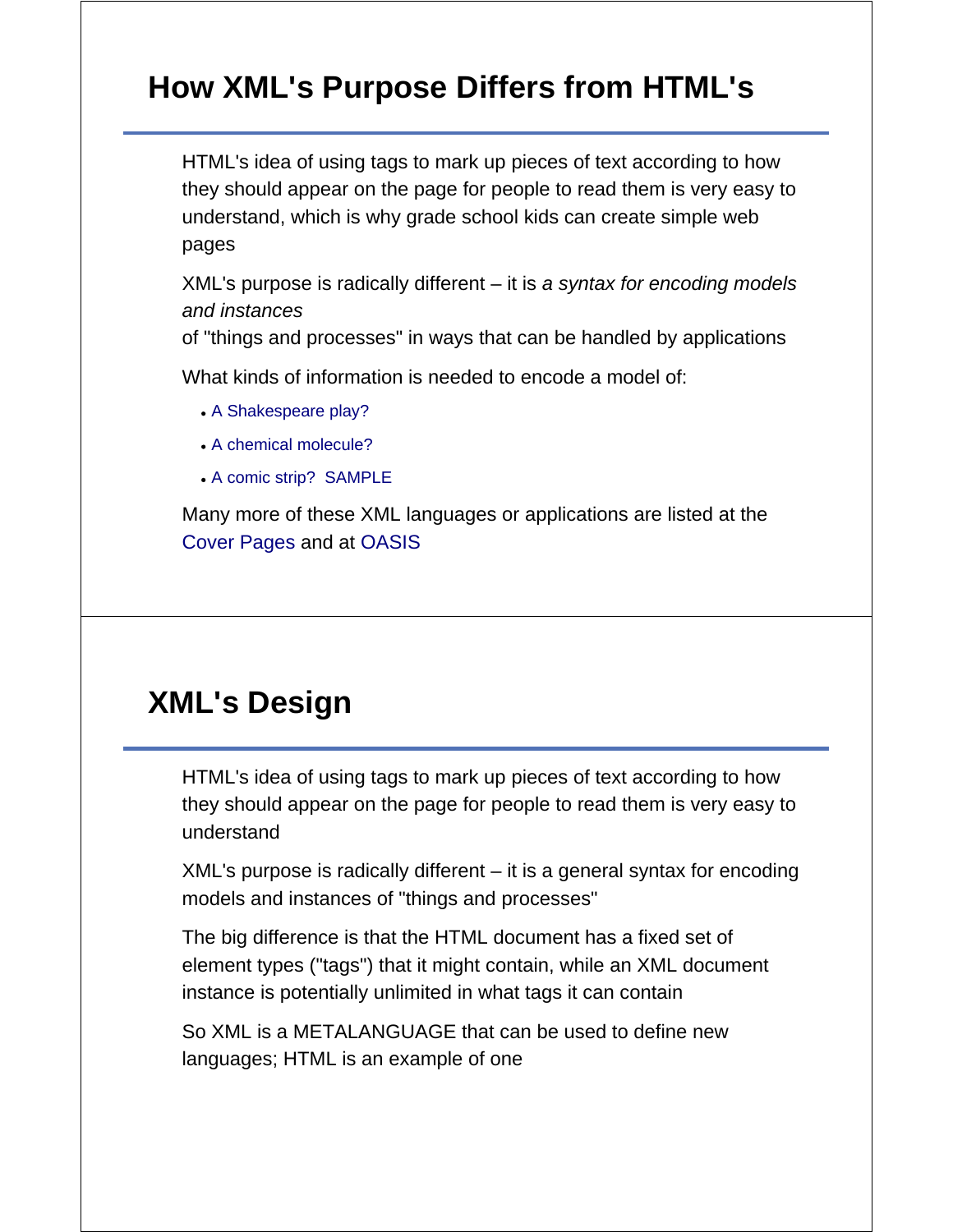# **Using XML to Encode Document Type Models**

Encoding a conceptual information model in XML means choosing elements or attributes as the containers for information, adding information about data types, applying naming rules, creating structures to organize repeated content components, and so on

If you've done a careful document analysis and design, the encoding stage is relatively simple and straight-forward and can even be automated in some cases

# **Elements**

```
<BookTitle>Moby Dick</BookTitle>
<BookAuthor>Melville</BookAuthor>
<BookPublicationYear>1851</BookPublicationYear>
<BookCategory>Fiction</BookCategory>
```

```
<Book>
  <Title>Moby Dick</Title>
  <Author>Melville</Author>
  <PublicationYear>1851</PublicationYear>
  <Category>Fiction</Category>
</Book>
```
Elements are the building blocks in XML documents

They define the hierarchy or logical "containers" by enclosing content with both a begin and end tag; the hierarchy provides context for understanding the child elements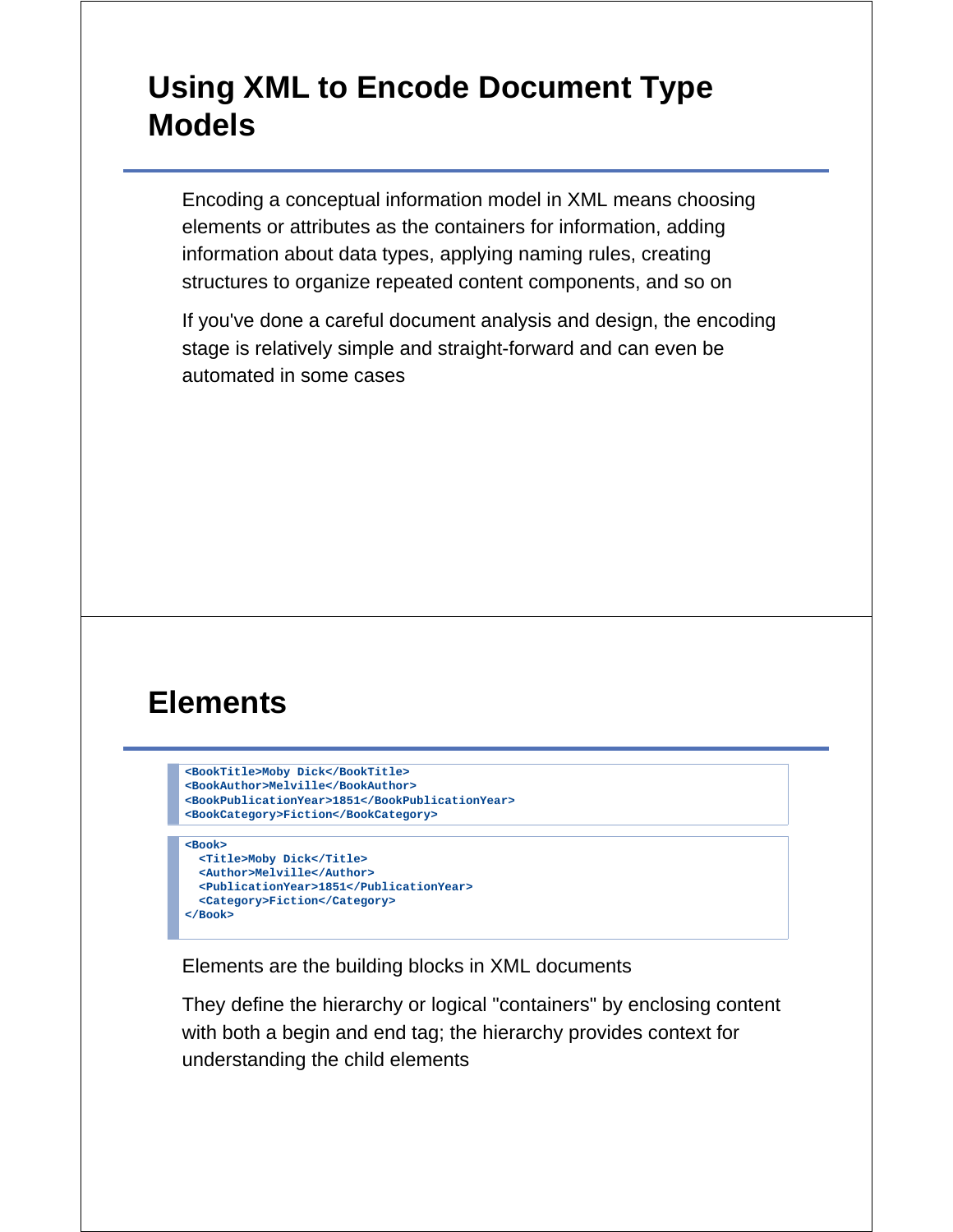#### **Attributes**

Elements may also one or more attributes (a name - value pair) associated only with their start tag and the values must always be quoted with matching ' or "

- <PurchaseOrder number="12" >*purchase order content* </PurchaseOrder>
- The order of attributes is not significant

Elements with attributes but no content are said to be "empty" and have a different tag syntax

<Portrait image="bob.gif"/>

#### **Elements {and,or,vs} Attributes**

#### **<Book>**

 **<Title>Moby Dick</Title> <Author>Melville</Author> <PublicationYear>1851</PublicationYear> <Category>Fiction</Category> </Book>**

**<Book title="Moby Dick" author="Melville" publicationYear="1851" category="Fiction"/>**

**<Book title="Moby Dick" author="Melville" category="Fiction" publicationYear="1851"/>**

**<Book title="Moby Dick" author="Melville" publicationYear="1851" fiction="True"/>**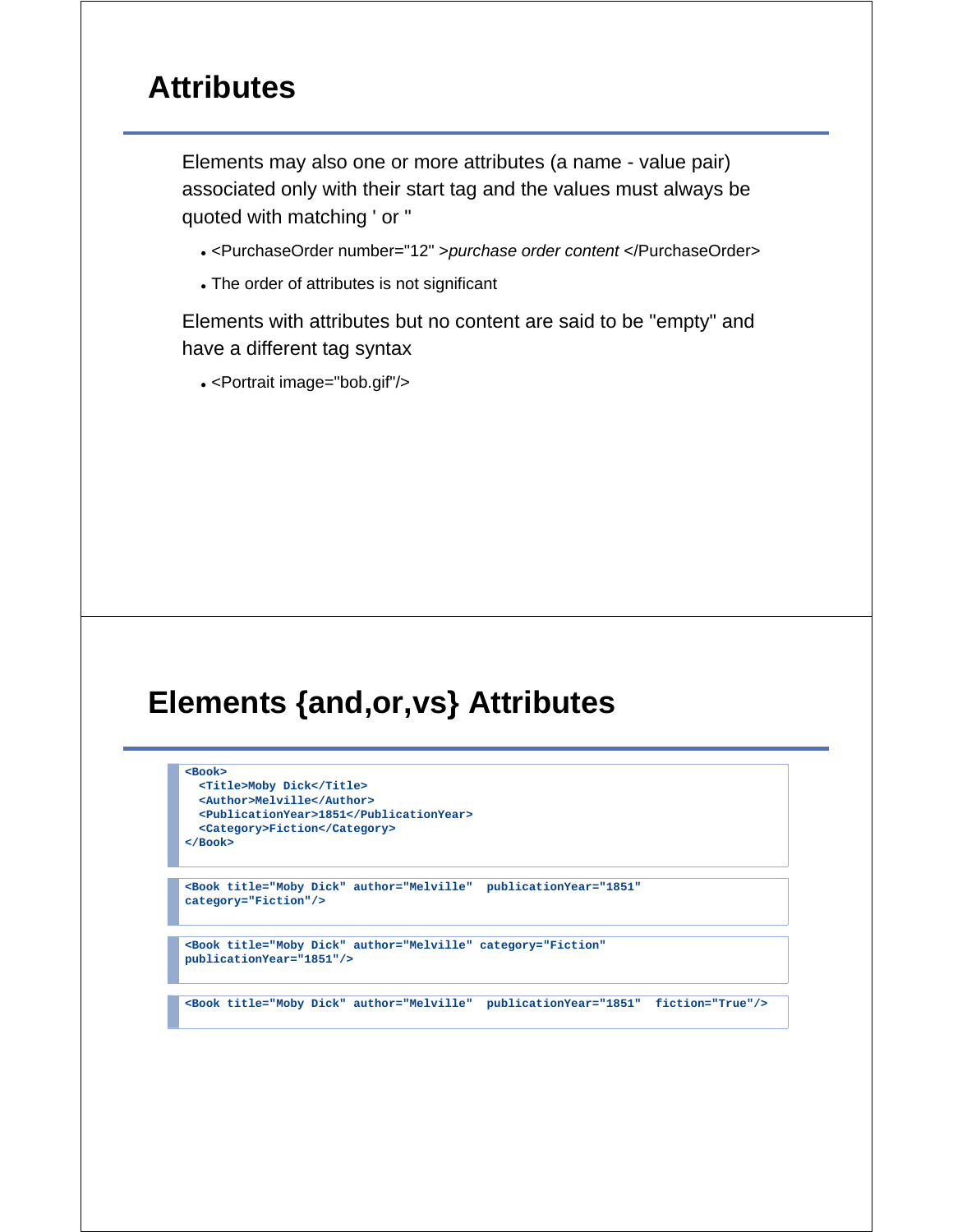# **XML Schemas**

The formal description of a document model in XML is called its *schema*

XML schemas (lower case "s" for now) attempt to encode the conceptual model in terms of the syntactic constructs of elements and attributes

- What elements are allowed (the *vocabulary*)
- Where the are allowed sequence, choice, occurrence and co-occurrence (the *grammar*)
- What values they can take (*datatypes*) string, integer, decimal, etc.

### **Why We Need Schemas**

If you can represent these rules that define a document type in a form that is "computable" or "processable" then:

- It can guide the creation of valid document instances in editors like XML Spy or Oxygen, or when information is exported from a database or other application
- It can be a model for application programming in the development of Web forms or other GUIs or can be a template for objects in other programming environments
- It can communicate the model to others who need to create or receive document instances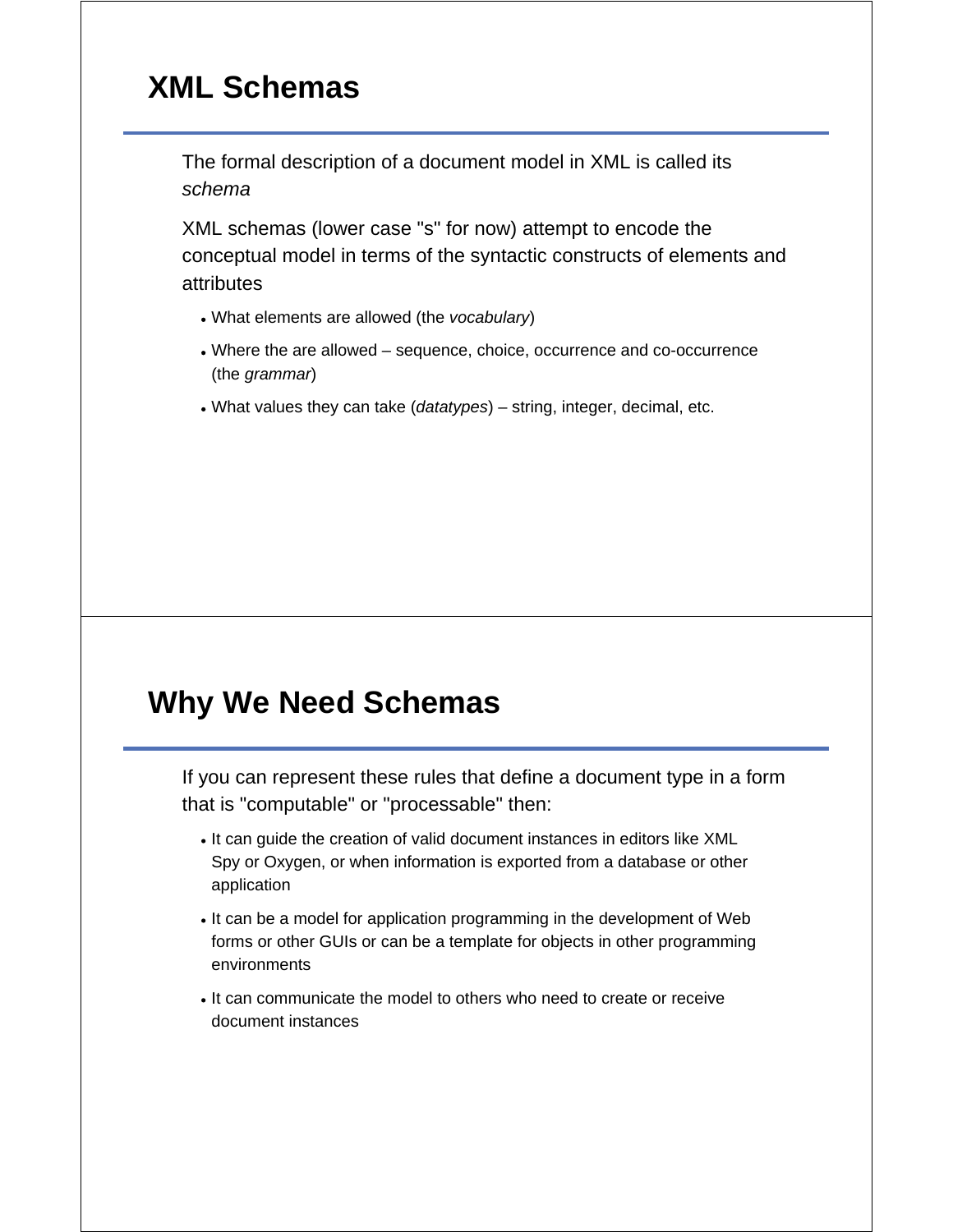#### **XML Schemas and Schema Languages**

XML has several schema languages that differ in how completely that can encode a document type's conceptual model

The most common of these are Document Type Definitions (DTDs) and XML Schemas (XSD) -- examples to follow

No schema language is perfect; there is always some compromise between:

- Expressiveness the range of models that can be described
- Functionality the set of features used to define a model
- Usability the ease with which a model can be defined
- Reusability how readily a model or parts of models can be included in another one
- ...and a range of other "ilities"

#### **DTD for Simple Event Calendar**

```
<!ELEMENT Calendar (Organization, TimePeriod, Events)>
<!ELEMENT Organization (#PCDATA)>
<!ELEMENT TimePeriod (#PCDATA)>
<!ELEMENT Events (Event+)>
<!ELEMENT Event (Title, Description?, Speaker?, DateTime, Location)>
<!ATTLIST Event
        type (Lecture | Workshop) #IMPLIED>
<!ELEMENT Title (#PCDATA)>
<!ELEMENT Description (#PCDATA | Keyword)*>
<!ELEMENT Keyword (#PCDATA)>
<!ELEMENT Speaker (Name, Affiliation)>
<!ELEMENT Name (#PCDATA)>
<!ELEMENT Affiliation (#PCDATA)>
<!ELEMENT DateTime (#PCDATA)>
<!ELEMENT Location (#PCDATA)>
```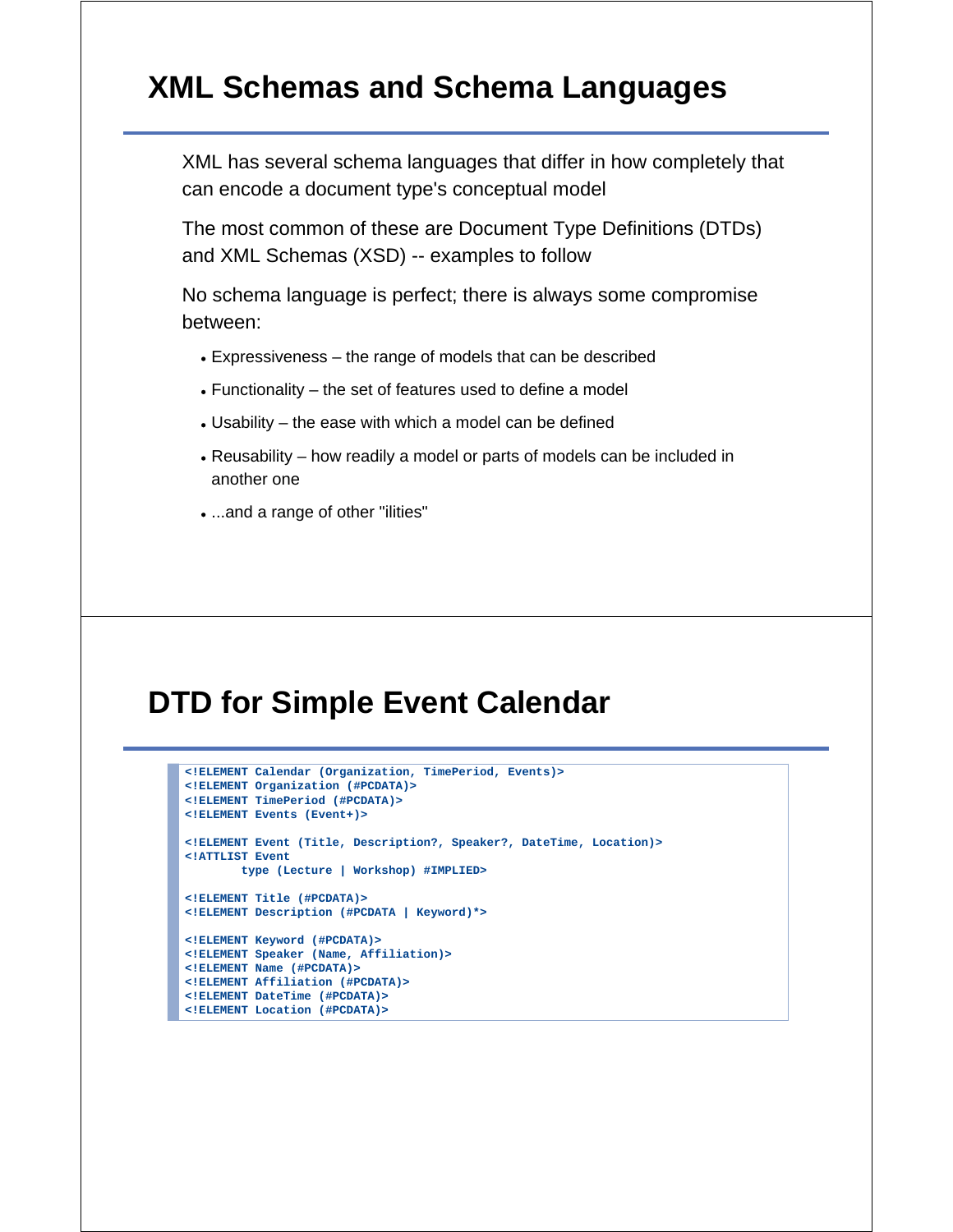# **XML Schema for Simple Event Calendar**

```
<xs:schema xmlns:xs="http://www.w3.org/2001/XMLSchema" 
elementFormDefault="qualified">
<xs:element name="Calendar">
<xs:complexType>
  <xs:sequence>
    <xs:element name="Organization" type="xs:string"/>
    <xs:element name="TimePeriod" type="xs:string"/
    <xs:element name="Events">
     <xs:complexType>
      <xs:sequence>
        <xs:element name="Event" maxOccurs="unbounded">
      <xs:complexType>
      <xs:sequence>
        <xs:element name="Title" type="xs:string"/>
        <xs:element name="Description" minOccurs="0">
          <xs:complexType mixed="true">
            <xs:choice minOccurs="0" <MaxOccurs="unbounded">
              <xs:element name="Keyword" type="xs:string"/>
            </xs:choice>
          </xs:complexType>
        </xs:element>
        <xs:element name="Speaker" minOccurs="0">
 ...
```
# **Why Transform?**

You have information that is too "smart" for the web or end users to handle (for example, a database that will be queried, a complex information model for which simpler views are needed for some users)

You need to RE-PURPOSE information – extracting and / or formatting the same piece of information is many different ways, producing a different document type targeted for a different user or purpose

You have to support a variety of output devices that have different capabilities– often called RE-PACKAGING or TAILORING

You need to conform to a structural or formatting standard that is different from your company or organization's information model

Your "web service" needs to convert an "inbound" non-XML document to XML, or convert XML to a non-XML format for the "outbound" document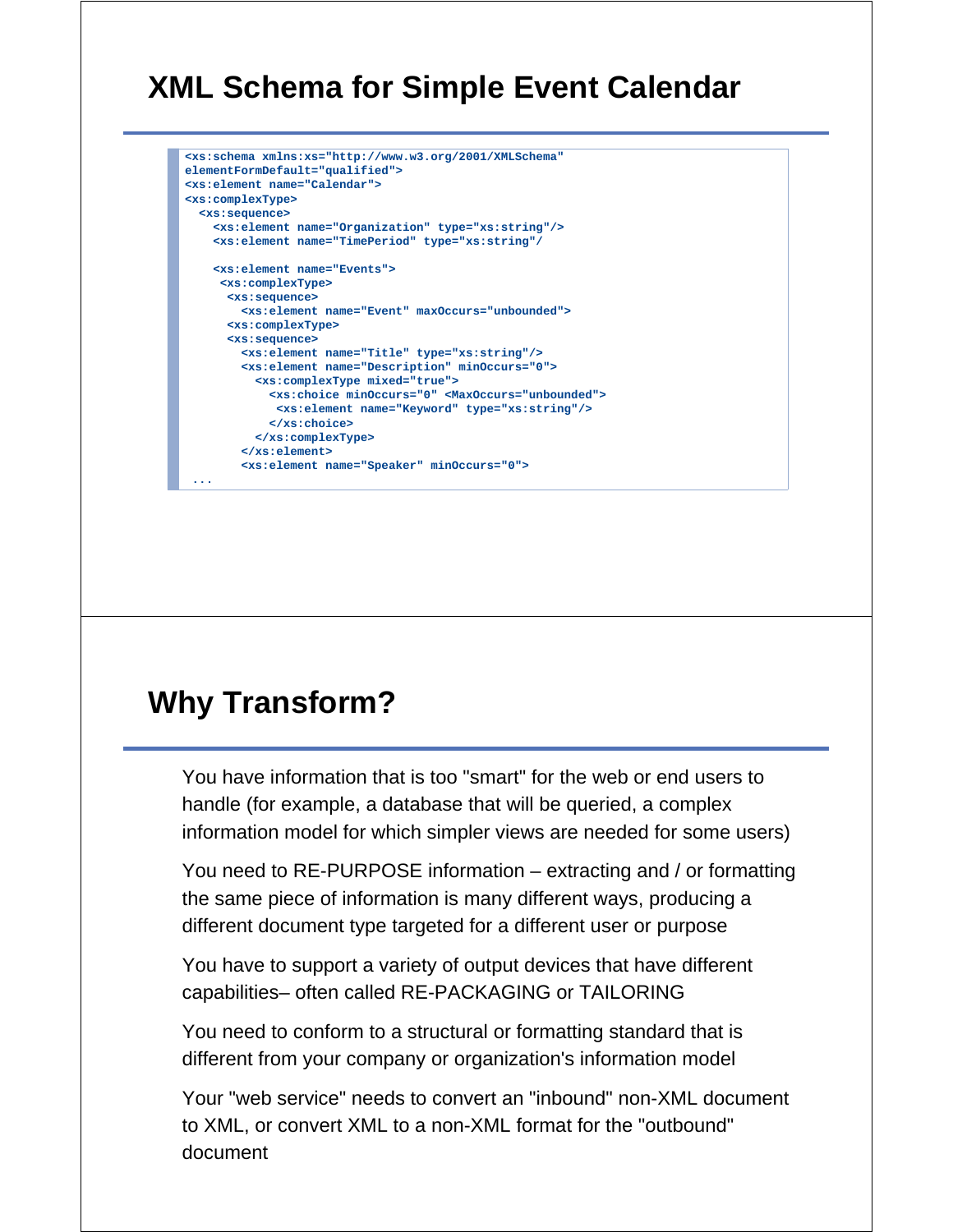# **Technical Example of Re-purposing – Product Database / Catalog**

The XML instance: product-db.xml

The target HTML instance viewed as an internal database: product-db.htm

The target HTML instance viewed as a catalog for external customers: product-catalog.htm

The XSLT transformation for the database: product\_db.xsl

The XSLT transformation for the catalog: product\_catalog.xsl

# **The Architecture of XML Transformation**

A particular transformation may apply to more than one document – it might be used to enforce standards for all instances of a document type

> <?xml-transform type="text/xsl" href="standard\_style\_for\_this\_doctype.xsl"?>

A given document instance may have different transforms applied to it in different contexts (like for different audiences, output devices, etc)

> <?xml-transform type="text/xsl" href="transform\_for\_pda.xsl"?> <?xml-transform type="text/xsl" href="transform\_for\_verbose\_mode.xsl"?>

A transformation may turn one XML file into one or more output files (like the XML source file for each lecture being transformed into a set of linked HTML slides)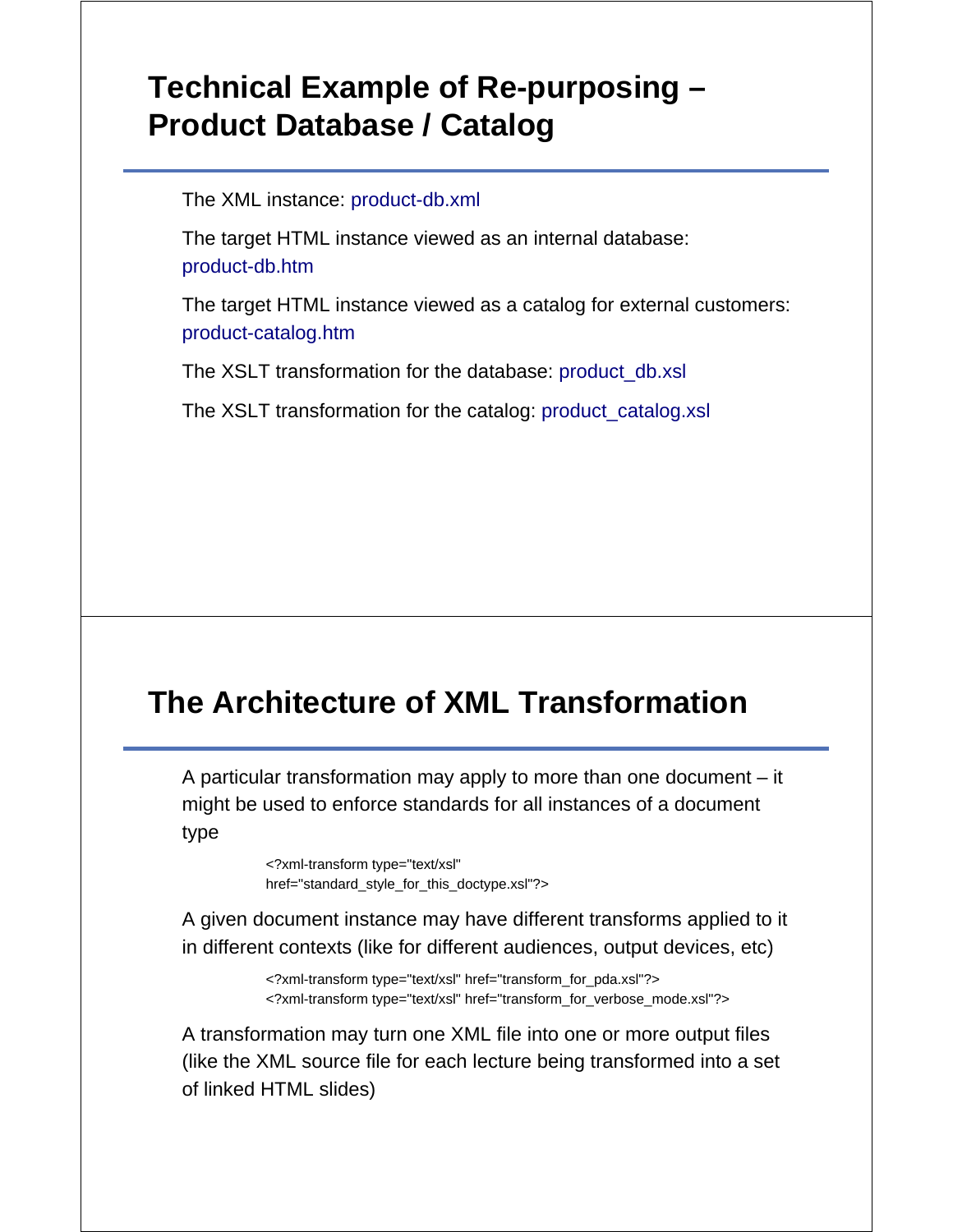# **Assignment 2 - "Getting Familiar With XML"**

Use an XML editor and learn how an XML instance, schema, and transform are "hooked in"

Next week's section will be "hands-on" with specific help on XML syntax and mechanics

Due on 22 September

You'll use XML in Assignments 3 and 7

### **An Admonition and Preview of Lecture #5**

The best thing about XML is the ease with which anyone can create a new "language" or "vocabulary"

The worst thing about XML is the same as the best thing: the ease with which anyone can create a new ;anguage or vocabulary